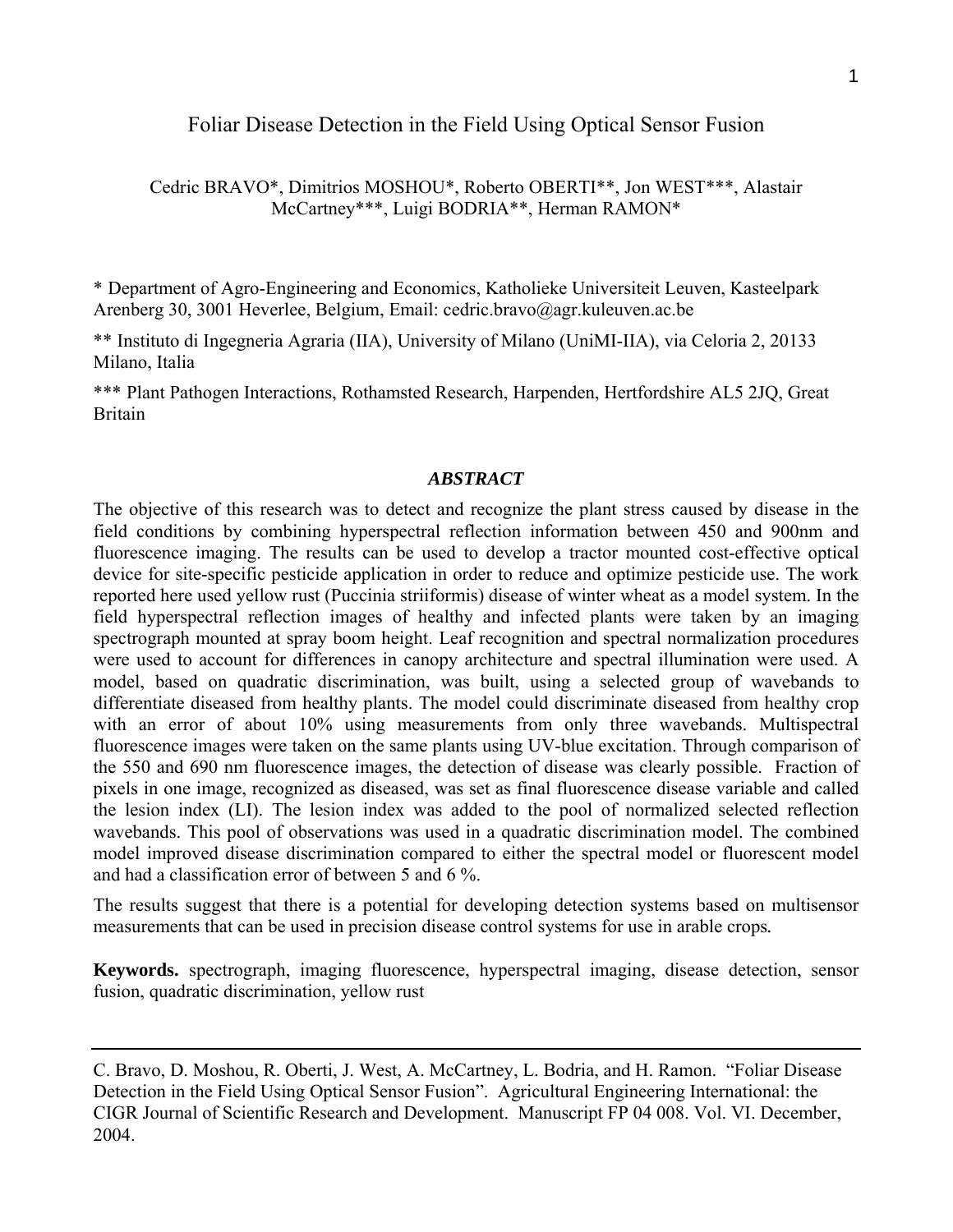# **1. INTRODUCTION**

The most widely used practice in pest and disease control in arable crops is still to spray pesticides uniformly over fields at different times during the cultivation cycle. However, most disease infestations are not evenly distributed across the field but occur in patches and during the early stages of an epidemic large areas of the field are free of disease. Excessive use of pesticides increases costs and can increase pesticide residue levels on agricultural products. Because pesticides are among the highest components in the production costs of field crops and have been identified as a major contributor to ground water contamination, there is increasing pressure to reduce their use. This can be done by targeting pesticides only on those places in the field where they are needed. Therefore a simple and cost-effective optical device, based on the measurement of canopy reflectance in several wavebands, would allow disease patches to be identified and thus controlled.

Yellow rust (Puccinia striiformis f. sp. tritici) is an important disease of wheat and was chosen as a model for studying under the OPTIDIS project (EU project, QLK5-1999-01280). The pathogen is wind-dispersed and can rapidly form disease patches, especially in the early stages of an epidemic. Severe epidemics of Yellow rust can reduce yield by up to 7 tons per hectare (Anonymous, 1999). The disease is controlled by a combination of the use of highly resistant cultivars, seed treatment by fungicide, and foliar applications of fungicides (triazole, morpholine and strobilurin).

The pathogen has many asexual reproductive cycles, producing yellow coloured uredospores on leaves during the winter and spring. These spores are wind dispersed in dry weather but require high humidity or wetness films for infection. There is some evidence of rain-splashed dispersal in yellow rust and this plus the tendency of spores to clump together in humid weather so that they are not blown very far can lead to clearly visible yellow patches of disease (Sache, 2000), caused by chlorotic (initial symptoms) and yellow-rusted plants.

Spectral reflectance characteristics of leaves have been shown to be highly correlated with their chemical composition. Carter and Knapp (2001) showed the importance of chlorophyll concentration on the spectral signature of leaves. The spectral reflectance around 700nm was found to be highly correlated with total leaf chlorophyll content. They also investigated the effects of different stress factors including disease. The optical response to stress near 700nm, as well as corresponding changes in reflectance that occur in the green-yellow spectrum, was explained by the general tendency of stress to reduce leaf chlorophyll concentration. The reflection of incident radiation from the leaf interior of stressed plants increases such that stressed plants appear brighter in the visible region of the spectrum than healthy plants (Cibula and Carter, 1992). Riedell and Blackmer (1999) found that leaf reflectance in the 625-635nm and the 680-695nm wavebands together with the NPCI (Normalized total Pigment Chlorophyll a ratio Index) was significantly correlated with the total chlorophyll concentrations in both green bug and Russian wheat aphid-damaged plants. The NPCI is calculated as in equation 1:

$$
NPCI = (R_{680} - R_{430})/(R_{680} + R_{430})
$$
\n<sup>(1)</sup>

C. Bravo, D. Moshou, R. Oberti, J. West, A. McCartney, L. Bodria, and H. Ramon. "Foliar Disease Detection in the Field Using Optical Sensor Fusion". Agricultural Engineering International: the CIGR Journal of Scientific Research and Development. Manuscript FP 04 008. Vol. VI. December, 2004.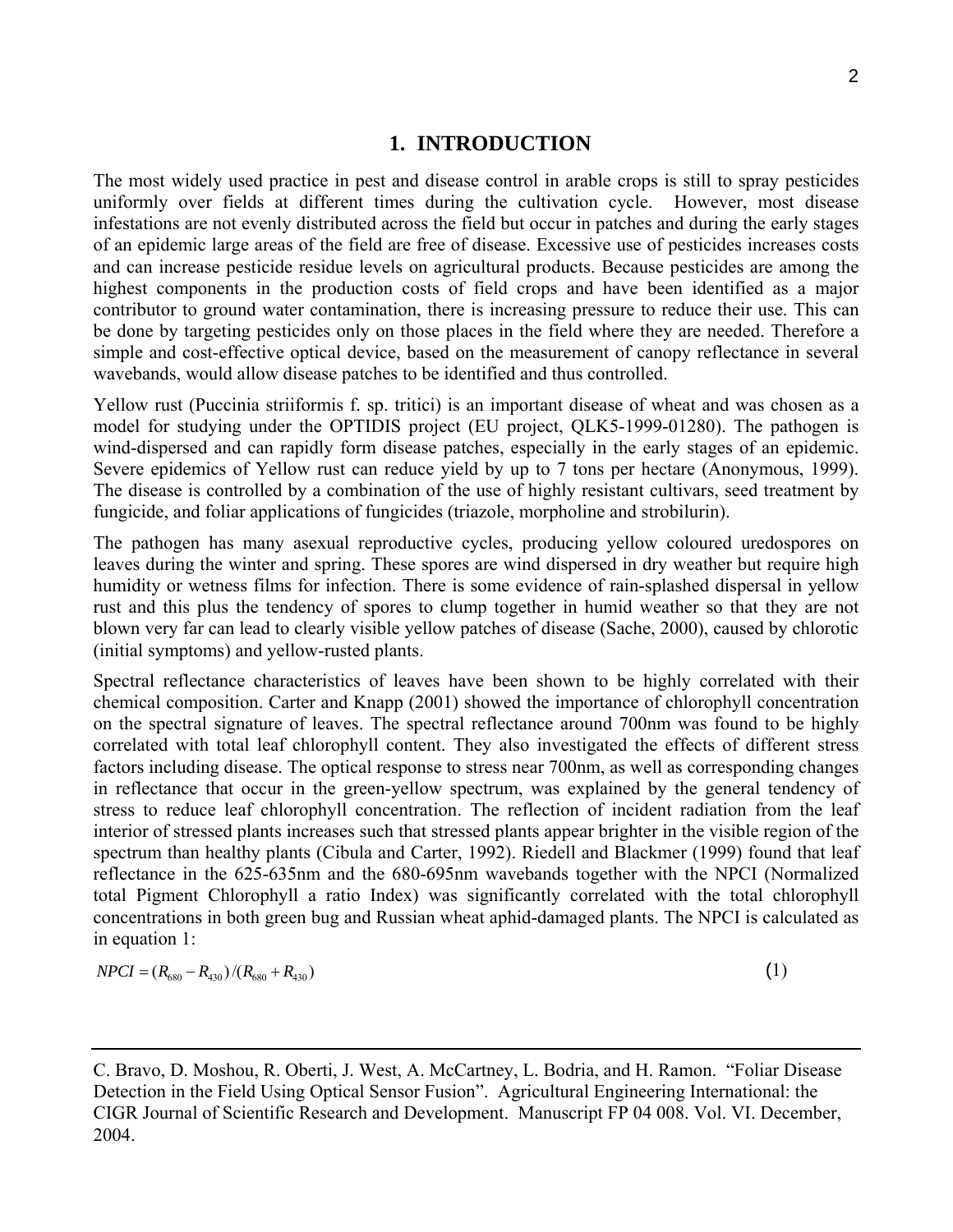where  $R_i$  represents the reflectance at i nm. Polischuk et al. (1997) used spectral reflectance measurements to make an early diagnosis of symptoms of tomato mosaic tobamovirus infection in Nicotiana debneyi plants at different growth stages. Reduction in chlorophyll content in the leaves was detected by reflectance measurements less than 10 days after inoculation even although it was three weeks before significant visible differences between healthy and infected plants were noted. Lorenzen and Jensen (1989) obtained similar results for barley leaves infected with cereal powdery mildew. Sasaki et al. (1998) distinguished diseased cucumber leaves from healthy leaves at an early infection stage, based upon the spectral reflectance of the leaves in the 500, 600 and 650nm wavebands. They obtained a classification error of about 10%.

However, most of the above investigations were done in the laboratory and were not related to the field conditions. Boochs et al. (1990) suggested that high-resolution reflectance spectra, especially in the red edge area (reflectance between 680-760nm), would be useful for the identification of small differences in the chemical and morphological status of the plants in the field. It was also suggested that field-based studies could provide as much information as laboratory investigations, if plant health, growing conditions and plant development were strictly controlled. Borel and Gerstl (1994) pointed out that canopy architecture strongly influences illuminated areas for different sun angles, and thus reflectance. This can affect the spectral signature of plants in the field. On the contrary, at a given sun angle, but varying viewing angles, canopy architecture slightly affects spectral signatures and may preserves leaf chemistry signatures.

A small percent of ultraviolet and visible light absorbed by plant's pigments is re-emitted at longer wavelengths as fluorescence in blue, green, red and far-red bands. As this process is in competition with photosynthesis, the efficiency of the photochemistry of the plant, i.e. its physiological status, can be probed by means of chlorophyll fluorescence sensing, allowing to distinguish normal from stressed condition in intact plant material (Cerovic et al., 1999; McMurtrey et al., 2001).

Fluorescence imaging system (FIS) permits to acquire detailed information on local spatial variability of fluorescence pattern across the sample and have been applied in laboratory conditions at microscopic, leaf and plant scale to investigate a wide range of stress symptoms. Daley (1995) studied the effects of tobacco mosaic virus at sub-millimeter scale on tobacco leaves fluorescence, finding high intensity spots in correspondence of the regions where the infection occurred. Peterson and Aylor (1995) found a similar pattern on bean leaves infected by bean rust, stressing that significant chlorophyll fluorescence changes preceded visual symptoms by 3-5 days. Scholes and Rolfe (1996) considered the effects of crown rust on fluorescence of oat leaves, finding again a higher emission by infected regions 3-4 days before the appearance of chlorotic lesions.

More recently multispectral fluorescence imaging systems (MFIS) have been introduced, allowing to acquire images of chlorophyll fluorescence in its different spectral bands, with the aim of investigating the wavelength dependence on the emission according to the stress perturbations. Laboratory researches conducted by Heisel et al. (1996), Lang et al. (1996) and Lichtenthaler et al. (1996) showed that leaves affected by water deficiency and nitrogen deficiency are characterized by a higher blue/red ratio than control leaves; on the opposite, heat stress was found to increase the emission in the red band. Bushmann and Lichtenthaler (1998) reported a dotted pattern of high

C. Bravo, D. Moshou, R. Oberti, J. West, A. McCartney, L. Bodria, and H. Ramon. "Foliar Disease Detection in the Field Using Optical Sensor Fusion". Agricultural Engineering International: the CIGR Journal of Scientific Research and Development. Manuscript FP 04 008. Vol. VI. December, 2004.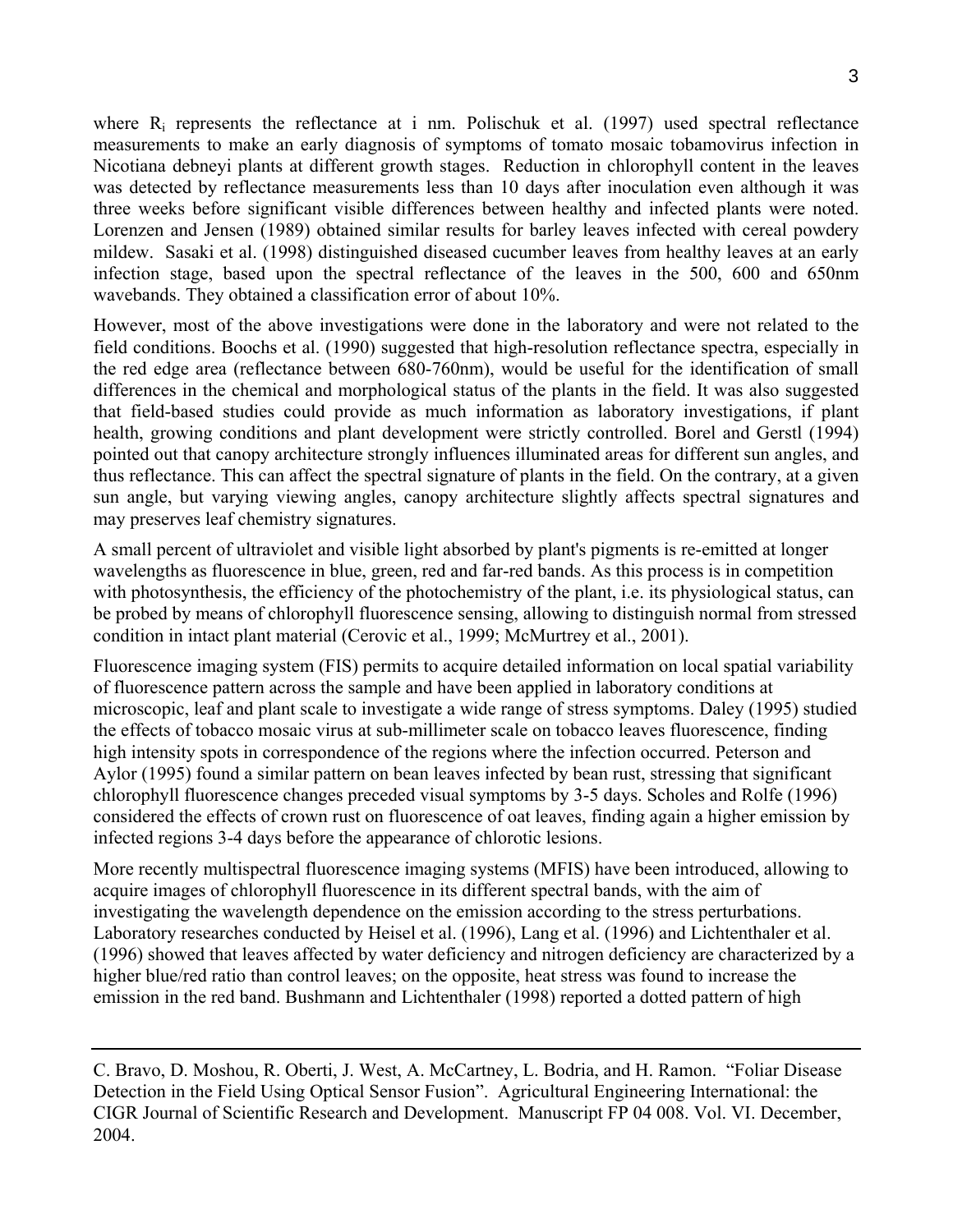intensity spots in blue and green bands with a slight decrease in red and far-red for fluorescence emission of bean leaves affected by mite attack. Kim et al. (2000) found significant differences in red/far-red ratio in leaves treated with herbicide as well as in leaves exposed to elevated ozone concentrations.

Hence, the results reported by researchers show that changes in chlorophyll fluorescence, even if they do not seem to provide a precise and unambiguous information about the stress factor, precede visible indications of stress status of plants, and interesting to investigate further properties in case of disease attacks. Anyway, reflectance disturbance of environmental light is the most severe constraint for field applications of FIS. Johansson et al. (1996) showed the feasibility of remote fluorescence imaging in outdoor conditions by developing a MFIS, based on a pulsed laser synchronized with a gated intensified sensor, able to exclude background illumination and allowing to obtain field images by integrating the acquisition over one hundred laser shots.

The uniqueness of normalized reflectance spectra is discussed by Price (1994). Techniques of spectral unmixing cannot always unambiguously differentiate between different species (or different health status of a given plant species), especially when some spectral signatures are linear combinations of so-called end-points (identification features of other species or plant status). One method to overcome this problem is to make maximum use of variables (e.g. spectral reflectance bands) and less correlated features such as a combination of spectral and fluorescence imaging results. An optimized set-up can also contribute to better measurements (Borel and Gerstl, 1994). The fusion of different measurement approaches, should then provide clearer identification patterns and thus less confusion.

Pre-mapping of diseases and stresses could also be achieved using air-borne systems. Spatial resolutions down to a few meters are possible from satellites and to below 1 m from aircraft (Blakeman et al, 2000). Current commercial satellite sensing is probably not suitable for early disease detection (even if the wavelengths at which data are collected were suitable) because of limitations in spatial resolution. At best, satellite images can be useful by highlighting relatively large areas of disease or other stresses in a crop which can then be checked by the farmer. In addition, revisit time and variability in cloud cover could mean that even this simple information may not be available when required. Aircraft or helicopter mounted systems do not have these constraints and could be used when required. However, data acquisition equipment would likely have to be faster, more sophisticated and more expensive than for terrestrial vehicle-mounted systems.

Several techniques are available to discriminate spectral signals. Moshou et al. (2001) proposed a neural network architecture based on the SOM (Self-Organizing Map) to detect weeds using line spectrography. They successfully compared this architecture with other neural classifiers and classical statistical discrimination based on Minimum Distance Classifier and the Fisher discriminant. Inputs for the neural networks were selected by correlellogram analysis. It is possible to detect nitrogen deficiency by using spectral reflection and neural networks as in (Moshou et al., 2003). Also it is possible to detect water deficiency by using fusion of spectral reflection and fluorescence kinetics as in (Moshou et al, 2002).

C. Bravo, D. Moshou, R. Oberti, J. West, A. McCartney, L. Bodria, and H. Ramon. "Foliar Disease Detection in the Field Using Optical Sensor Fusion". Agricultural Engineering International: the CIGR Journal of Scientific Research and Development. Manuscript FP 04 008. Vol. VI. December, 2004.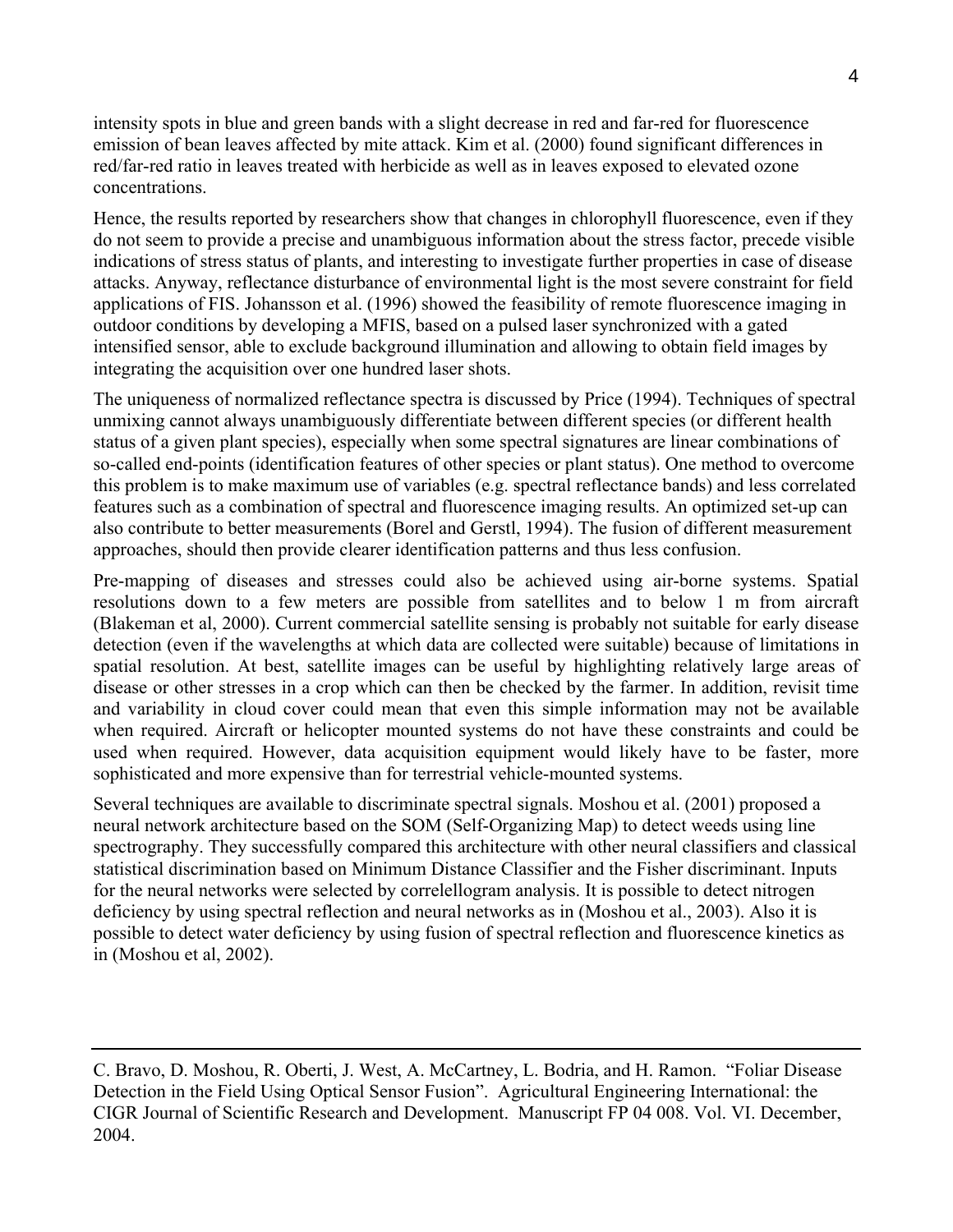# **2. MATERIALS and METHODS**

# *2.1 Fields, Plants and Material*

### **2.1.1. Inoculation and growth**

Measurements of yellow rust development in winter wheat were taken in 6 plots of 10 x 9 m in size and surrounded by 3 m wide guard rows, located on IACR-Rothamsted's experimental farm. All cultivation were according to local commercial practice (Table 1). Fungicides applied to control other diseases, non-target, when needed.

| Cultivar                | Madrigal            |
|-------------------------|---------------------|
| Seed rate $(N^0/m^2)$   | 350                 |
| Sowing date             | 6 Oct. 00           |
| Row spacing (cm)        | 12.5                |
| Previous crop           | Lupins              |
| Basal Fungicide against | 'Unix' (cyprodinil) |
| non-target fungi        |                     |

# **Table 1. Cultivation detail for the yellow rust experiment (2001 harvest)**

Yellow rust plots were inoculated by putting a 10 cm pot containing 6 infected wheat plants (cv. Madrigal), growing in a peat-based compost, at the center of the plot. The potted plants were inoculated at the second leaf stage (GS 12) by dusting them with uredospores of *P. striiformis*, mixed with 10 parts talcum powder. After inoculation the plants were covered with transparent plastic cloches to maintain a high humidity and were kept at 10°C. The cloches were removed after two days and the plants were transferred to a glasshouse (14-20°C). The inoculation was repeated 7 days after the first one to ensure that all plants would be well colonized. Chlorosis was visible 15 days after the first inoculation (sporulation after about two weeks). The pots were planted in the field on 14 March 2001, approximately three weeks after the first inoculation.

# **2.1.2. Spectral equipment and data acquisition**

The spectral equipment used during the experiments consisted of a digital visual monochromatic camera on which a spectrograph was mounted. The spectrograph measured a line on the canopy and projected a spectrum (between 460-900 nm) for every single area of 0.65mm wide on this line onto the camera, creating a spectral image, with spectral and spatial axes. The length of the measured line was 0.5 m and its width was 4 mm. Light was directed through a 13 mm 1:1.5 C-mount objective into

C. Bravo, D. Moshou, R. Oberti, J. West, A. McCartney, L. Bodria, and H. Ramon. "Foliar Disease Detection in the Field Using Optical Sensor Fusion". Agricultural Engineering International: the CIGR Journal of Scientific Research and Development. Manuscript FP 04 008. Vol. VI. December, 2004.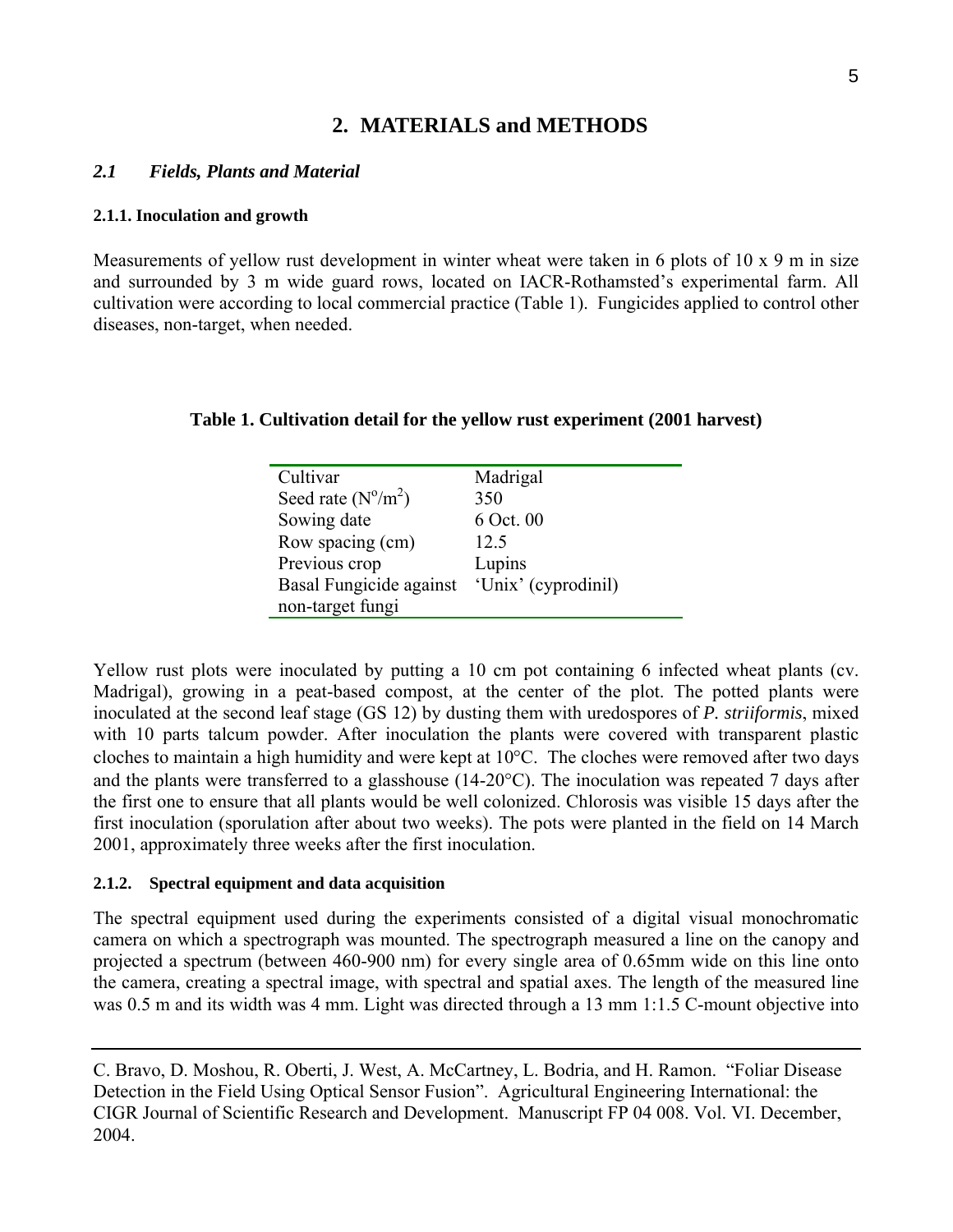the spectrograph. An irradiation reference of 50% reflectance (Spectralon SRS 50-010, 38.1 mm diameter, constant 50% reflectance over the 300-2500 nm band) was placed at a constant vertical distance of 70 cm from the objective. It had a flat surface and was positioned horizontally. The equipment was fixed on a buggy, and it was possible to maintain a constant distance between objectives and canopy (Figure 1). The use of the buggy at this stage facilitated the assessment of the feasibility of optical detection of diseases. The use of a buggy is not practical for permanent use. The final disease detection system is planned to be tractor mounted (Fig. 1).



Figure 1. ( Left): The buggy on which the spectrograph was mounted. (Right): a spectral image as it was stored.

Measurements were done in plots of winter wheat (cv Madrigal) under ambient conditions. The objectives were positioned at spray boom height (approx. 1m). After data acquisition, the images were loaded as 8-bit matrices with a spectral and a spatial dimension.

# **2.1.3. Fluorescence imaging: working principle**

The multispectral fluorescence imaging system (MFSI) was based on a 10 bits CCD camera with a digital output and a resolution of 1300×1000 pixels approximately, linked with a four bands optical beam splitter. This optical device allowed to split the current field of view of the camera in four identical sub-images, each one independently filtered with pass-band filters (450, 550, 690 and 740nm, all with a FWHM=10nm). Chlorophyll fluorescence was excited by a continuous emitting xenon arc lamp equipped with a IR cut-off filter and a low pass filter with a threshold at 420nm, limiting its emission to the spectral range 350-420nm. The lamp was controlled via a TTL trigger signal by a portable PC, which acquired and stored the images (Fig. 2).

C. Bravo, D. Moshou, R. Oberti, J. West, A. McCartney, L. Bodria, and H. Ramon. "Foliar Disease Detection in the Field Using Optical Sensor Fusion". Agricultural Engineering International: the CIGR Journal of Scientific Research and Development. Manuscript FP 04 008. Vol. VI. December, 2004.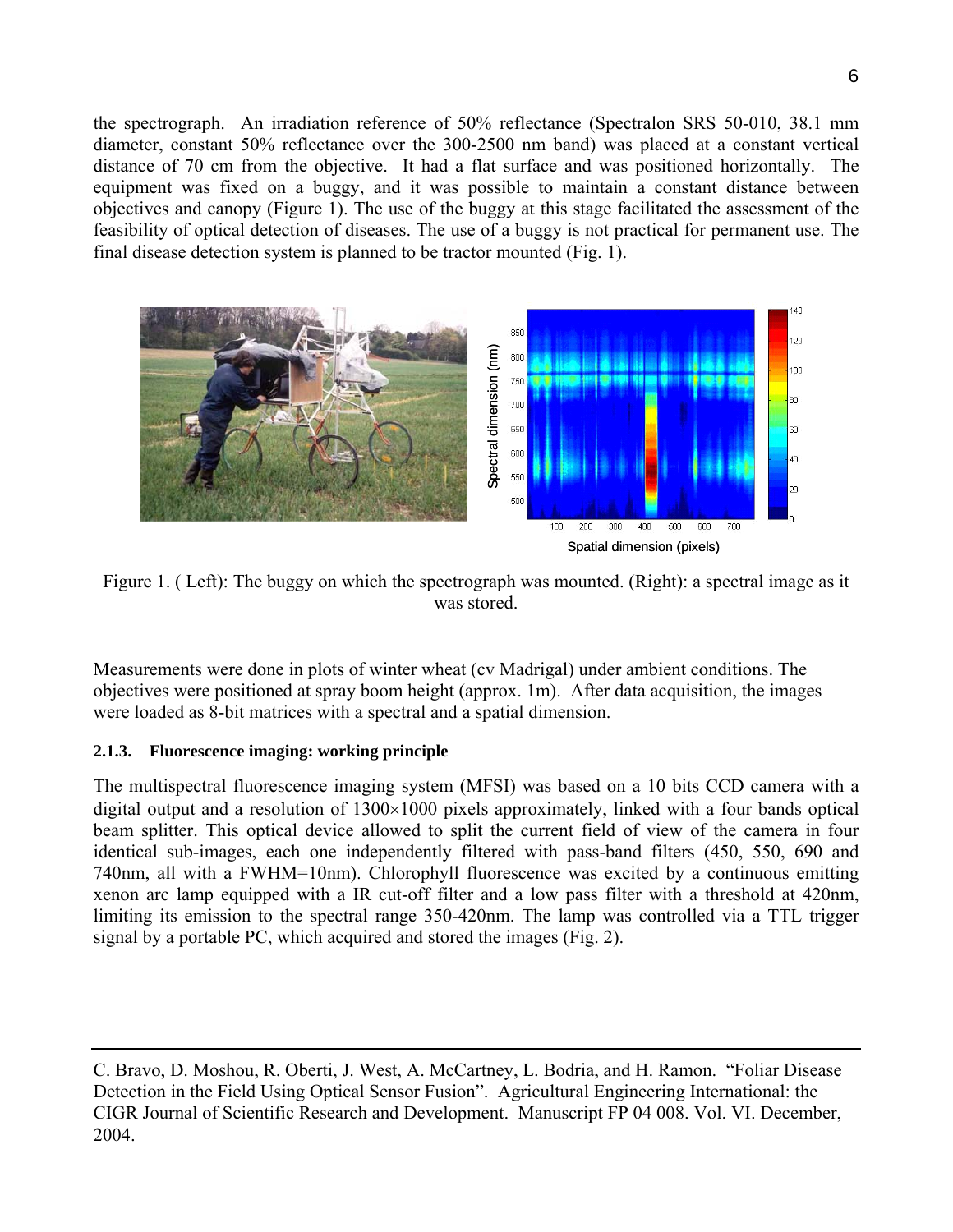As the intensity of the fluorescence signal is extremely weak, representing a few percent of the actinic light absorbed, compared to the reflected environmental light, background disturbance was reduced by means of an opaque shield which covered the sampled canopy as well as the instrumentation.

For each measurement two consecutive images were acquired. First, a background image was acquired with the xenon lamp off. Immediately after, the second image was acquired when the sample was illuminated by both environmental and additional actinic lights. By subtracting, pixel by pixel, the two images a third image was obtained, representing a "fluorescence map" of the canopy sensed.



Figure 2. Set-up for field fluorescence imaging: (a) the MSFI mounted on the instrumented buggy; (b) the components of the imaging system; (c) the reflective shield reducing the disturbance of the environmental light on the sensed canopy.

The MFSI (Fig. 2) was mounted on the instrumented buggy and operated from a distance of about 0.8m from the canopy. The area excited to fluorescence by actinic light had a typical diameter of 0.5- 0.6m. Fluorescence images at 450, 550, 690 and 740 nm were obtained for canopy areas of about 0.2m diameter, situated in the middle of the illuminated region, resulting in a typical resolution of about 0.3mm/pixel.

Fluorescence images showed typical disease patches. It was observed that disease lesions are characterised by a high emission at 550nm and a low emission at 690nm, where as for a healthy region the fluorescence intensity is quite uniform in the two bands.

The weak fluorescence signal and environmental noise made the precise fluorescence measurement difficult. To compensate for these variations only well illuminated vegetation pixels, determined by

C. Bravo, D. Moshou, R. Oberti, J. West, A. McCartney, L. Bodria, and H. Ramon. "Foliar Disease Detection in the Field Using Optical Sensor Fusion". Agricultural Engineering International: the CIGR Journal of Scientific Research and Development. Manuscript FP 04 008. Vol. VI. December, 2004.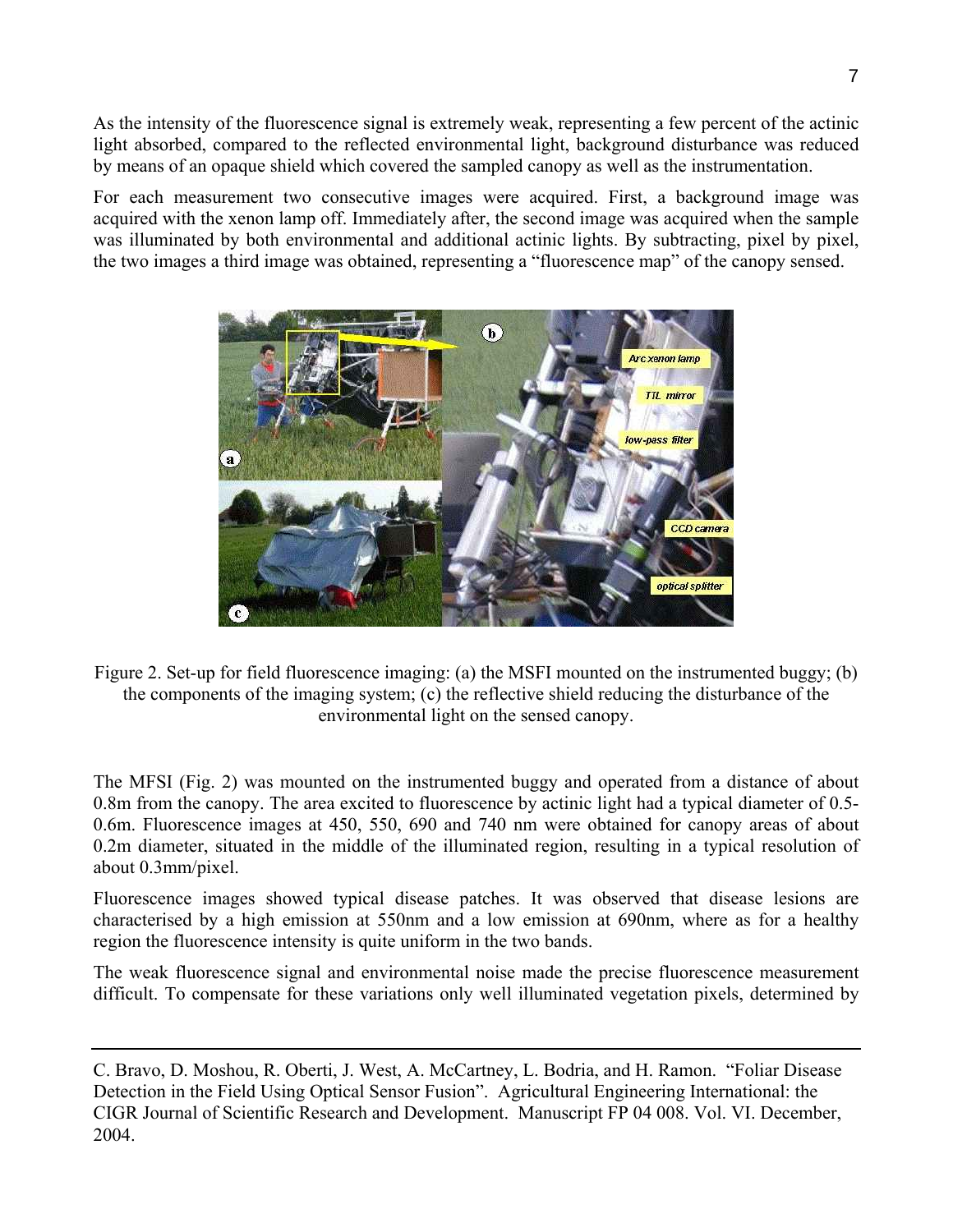an adaptive threshold were included in the analysis. The retained regions were then spatially filtered in order to eliminate the noise spots and to fill possible "holes" in closed areas, obtaining the vegetation region to be inspected.

Based on this, just the images in the two fluorescence bands 550nm and 690nm were used and a disease index for each pixel was defined as the relative intensity in the two bands,  $f_G$  (Equation 2).

$$
f_G = \frac{I_{550nm}}{I_{550nm} + I_{690nm}}
$$
(2)

A pixel was assumed to be "diseased" when  $f_G$  exceeded 0.65. A lesion index (LI), defined as the fraction of the analyzed pixels that were "diseased" ( $f_G > 0.65$ ), and representing the suspected diseased area, was calculated for each image. Only well illuminated vegetation pixels, determined by an adaptive threshold were included in the analysis.

#### *2.2 Spectral Data Normalization*

#### **2.2.1. Leaf selection**

In order to analyse the entire spectral signature of the canopy, it was important to select the plant which was only in the specific spectra. The normal differential vegetation index (NDVI), is a good parameter for leaf detection (Rouse et al., 1974) and is defined through Equation 3:

$$
NDVI = \frac{NIR - R}{NIR + R} \tag{3}
$$

where NIR represents the reflectance in the near infrared band (740-760nm) and R the reflectance in the red band (640-620nm). The spreading of the NDVI over a plant (or an entire plot) characterizes the state of the plant (age, leaf area index, health in some extend). The method proposed here considered the entire canopy, since disease can occur anywhere on the plant. Therefore all leaf surfaces had to be taken into account, without interference from the soil or other sources. NDVI's were examined and lower and upper values that allowed the maximum number of leaves to be identified were chosen. After reflectance normalization (division of the canopy spectral reflection through the illumination spectrum), the spectra were also normalized for differences in canopy architecture by adjusting for illumination intensity. The illumination was indirectly measured by a spectralon 50% reflectance included in the spectral image (Fig. 1). The spectralon had a 50% constant reflectance over the 200-2000nm waveband. Suppose that the spectral image can be written as matrix A, then the normalized matrix B can be defined as below:

C. Bravo, D. Moshou, R. Oberti, J. West, A. McCartney, L. Bodria, and H. Ramon. "Foliar Disease Detection in the Field Using Optical Sensor Fusion". Agricultural Engineering International: the CIGR Journal of Scientific Research and Development. Manuscript FP 04 008. Vol. VI. December, 2004.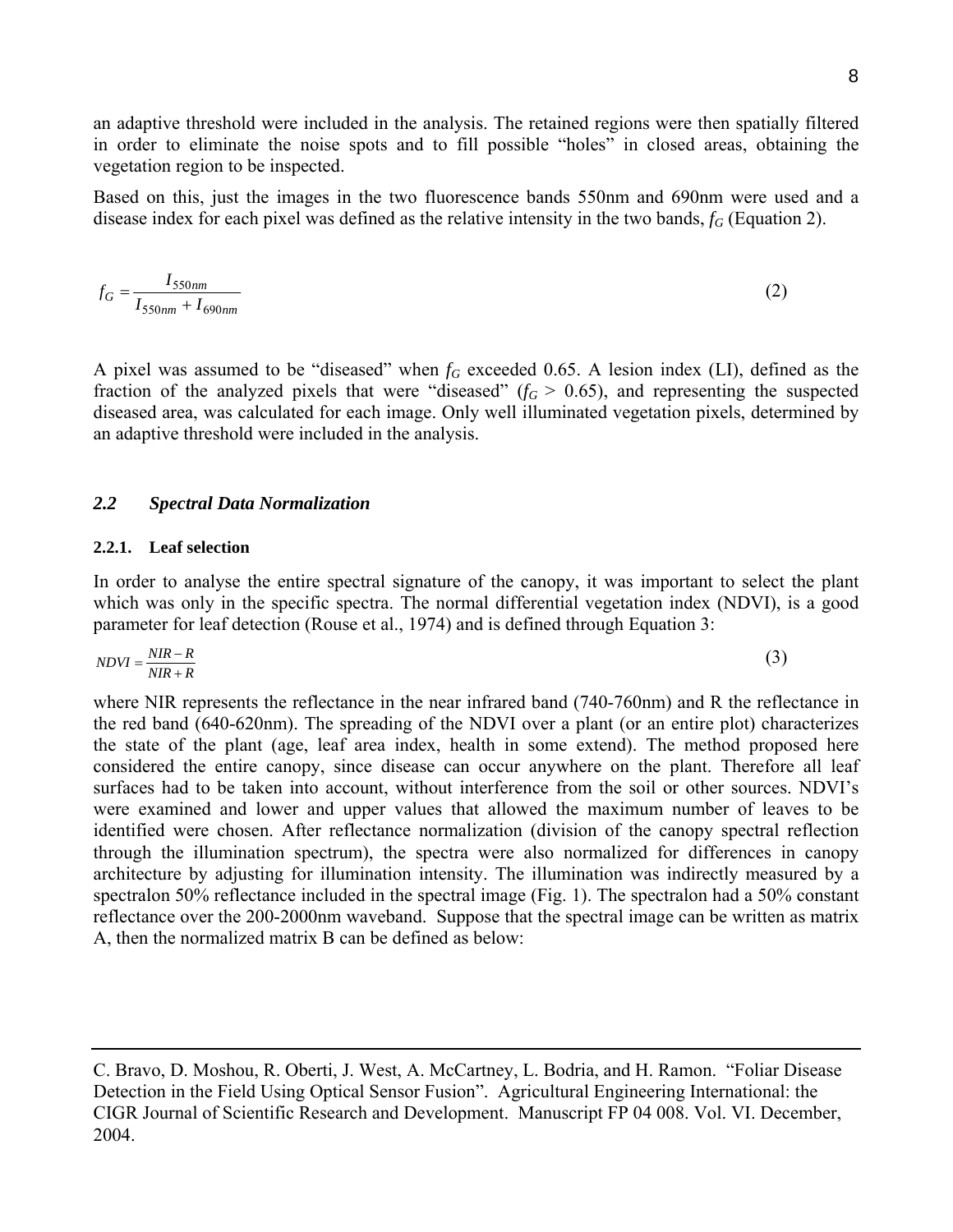$$
B(s,\lambda) = 50\% \ast \frac{A(s,\lambda)}{\sum_{460nm}^{900nm} A(ref,\lambda)} \ast \frac{A(ref,\lambda)}{A(ref,\lambda)}
$$
(4)

where *s* is the observation number along the spatial axis,  $\lambda$  is the waveband and ref is the position of the reference (spectralon) along the spatial axis (in pixel numbers).

By opting to identify a maximum number of leaves, the canopy spectra were highly variable. Single spectra were therefore subjected to high levels of noise resulting in low discrimination, even after intensity normalization. Since infected leaves are mostly surrounded by other diseased leaves (see the patches in which the disease develops), it was decided to average the spectra in the spatial dimension with a 20cm wide moving window, in order to reduce the variability. Consequently the variance of one waveband reflectance decreased, but its mean stayed the same allowing discrimination.

#### **2.2.2. Illumination independence**

The effect of different illumination levels on normalized spectral signatures was investigated by correlating the normalized spectral output at each wavelength with the illumination at the same wavelength (Fig. 3)



Figure 3. The distribution of correlation coefficients with wavelengths for the correlation of normalized spectra with illumination at the same wavelength measured on May  $29<sup>th</sup>$ , 2002.

Subsequent linear regressions of the relationships between illumination at all wavebands and reflectance at the same wavebands were therefore applied in last normalization step (Equation 5).

C. Bravo, D. Moshou, R. Oberti, J. West, A. McCartney, L. Bodria, and H. Ramon. "Foliar Disease Detection in the Field Using Optical Sensor Fusion". Agricultural Engineering International: the CIGR Journal of Scientific Research and Development. Manuscript FP 04 008. Vol. VI. December, 2004.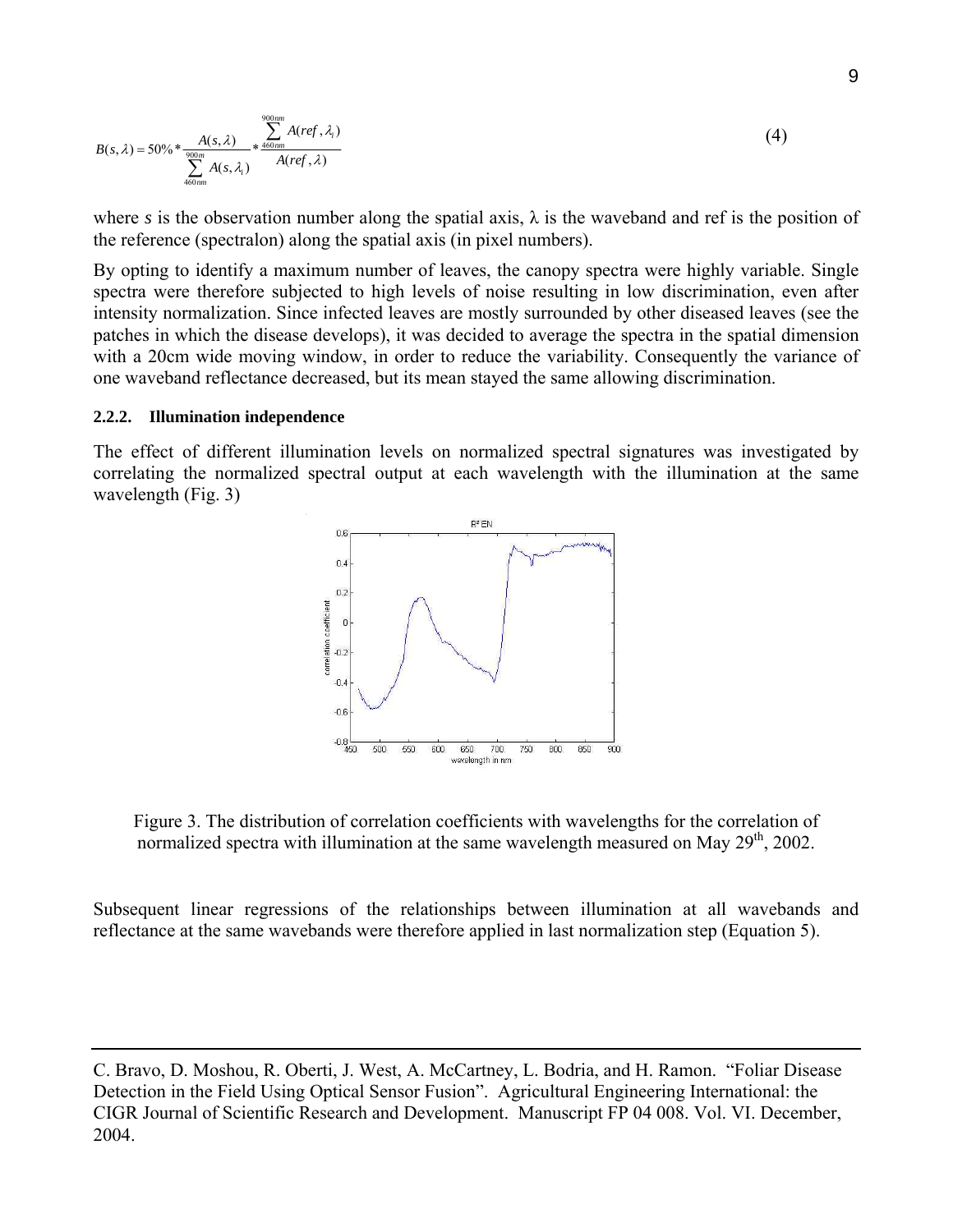$$
B(s, \lambda) = a^* A(ref, \lambda) + b \tag{5}
$$

where  $B(s, \lambda)$  is the average reflectance of one image in a given waveband,  $A(s, \lambda)$  the illumination in the same waveband, a and b are waveband related regression coefficients. The final normalized

$$
NewSpec(s, \lambda) = \frac{B(s, \lambda) - b}{a * A(ref, \lambda) + const}
$$
(6)

spectral output at a certain waveband,  $NewSpec(s, \lambda)$ , was defined in Equation 6:

The constant (*const)* was required to avoid numerical problems (division with small numbers) that could lead to unreliable results (here the constant was chosen equal to 50).

### *2.3 Data handling*

#### **2.3.1. Waveband selection**

In order to find best discriminating wavebands between diseased and healthy spectra, wavebands were found through a stepwise variable selection. The procedure was based on the following: a waveband was only selected when its addition to the existing set of selected wavebands significantly increased the discriminating power of the new set of wavebands as determined by an F-test; and before a new waveband was chosen, the already chosen wavebands were investigated for the significance of their presence in the selected set. The ultimate selection was then used to build the discrimination model.

### **2.3.2. Quadratic Discriminant Analysis (QDA)**

Once the most discriminating set of wavebands was selected, a simple discrimination rule was defined. This criterion, called the quadratic classification rule, was based on the Mahalanobis distance of a single observation (average of normalized spectra over a fixed window) to the class means (healthy or diseased). An observation was then classified according to the smallest Mahalanobis distance to a class mean. The criterion was trained on 75% of the data. The discrimination models were thereafter validated by a test dataset using the other 25% of all data.

# **3. RESULTS and DISCUSSION**

# *3.1. Spectrographic Disease Detection*

Spectrographic results for disease detection using three 20nm wide wavebands (680, 725 and 750 nm) are shown in Table 2.

# **Table 2. Different classification results for spectrographic measurements obtained using QDA.**

C. Bravo, D. Moshou, R. Oberti, J. West, A. McCartney, L. Bodria, and H. Ramon. "Foliar Disease Detection in the Field Using Optical Sensor Fusion". Agricultural Engineering International: the CIGR Journal of Scientific Research and Development. Manuscript FP 04 008. Vol. VI. December, 2004.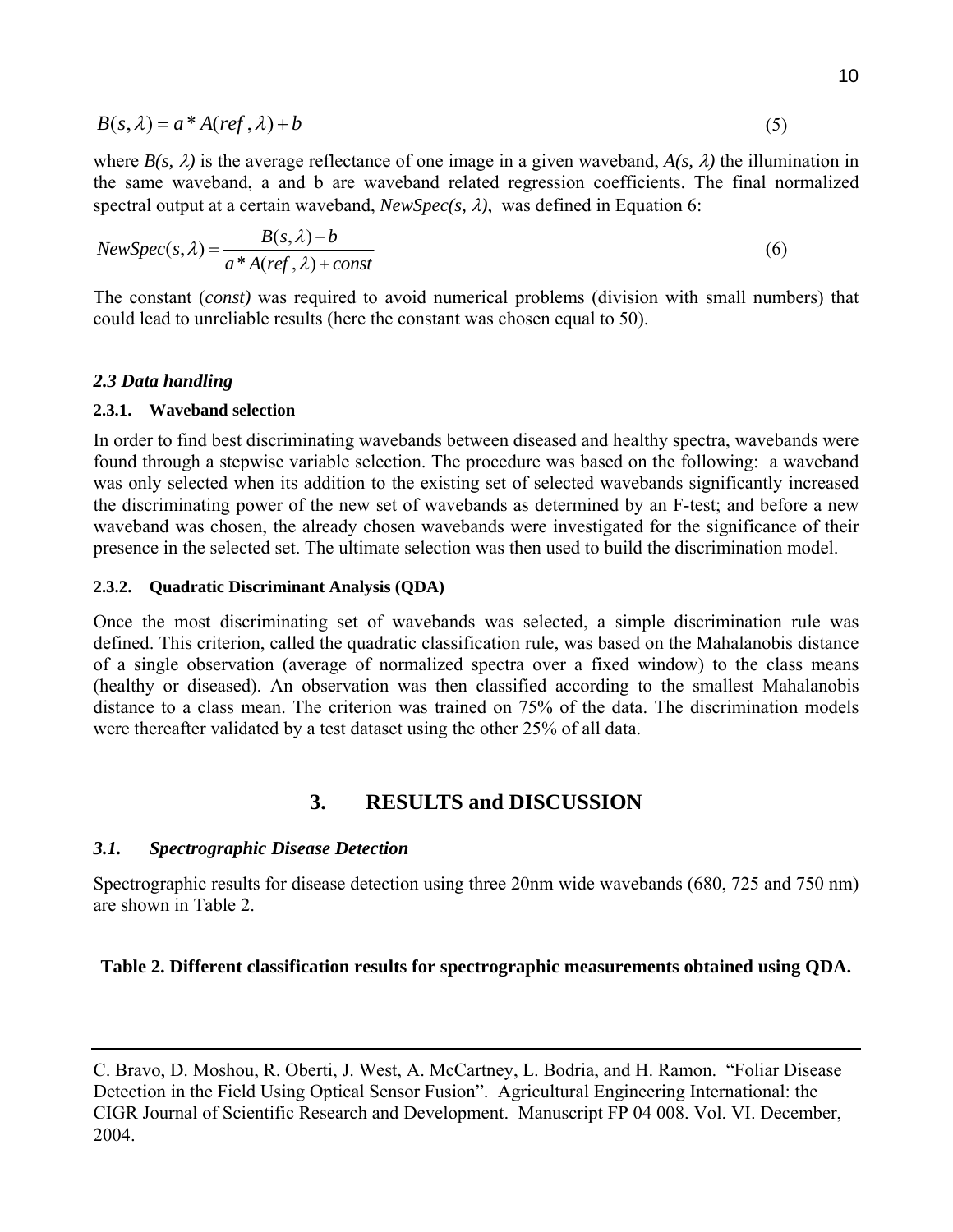|               | Observations expressed in % classified into each category |                     |         |  |
|---------------|-----------------------------------------------------------|---------------------|---------|--|
| <b>Status</b> | Classified Healthy                                        | Classified Diseased | Total   |  |
| Healthy       | $90.23\%$                                                 | $9.77\%$            | $100\%$ |  |
| Diseased      | 12.75%                                                    | 8725%               | $100\%$ |  |

#### *3.2. Imaging Fluorescence Disease Detection*

For all measurements LI values were determined and saved in appropriate format to be fused with spectral measurements for the same measured field areas. Typical values obtained were: LI=0 - 0.07 for a healthy canopy; LI=0.05 - 0.20 for a slightly infected canopy; LI=0.35 - 0.60 for a disease focus. The values of LI for healthy canopies showed small overlap with the values obtained from slightly infected plants. This means that a discrimination algorithm using LI as a feature can not separate completely healthy from slightly infected plants. QDA results from the LI are shown in Table 3.

# **Table 3. Disease classification results for fluorescence imaging measurements obtained using QDA.**

|               | Observations expressed in % classified into each category |                            |         |
|---------------|-----------------------------------------------------------|----------------------------|---------|
| <b>Status</b> | Classified Healthy                                        | <b>Classified Diseased</b> | Total   |
| Healthy       | 71.43 %                                                   | 28.57 %                    | $100\%$ |
| Diseased      | $4.35\%$                                                  | $9565\%$                   | $100\%$ |

# *3.3. Sensor Fusion Results*

In order to design a practical optical sensor that can discriminate between healthy and diseased canopies it is important to reduce the number of selected wavebands to a minimum which can still maintain discrimination. The best results were obtained using the largest possible spatial window width on the spectrographic data. Quadratic Discriminant Analysis (ODA) was used for disease detection based on the features identified from the F-test waveband selection. Three 20 nm wide wavebands (680, 725 and 750 nm) that gave the best discrimination were selected. A total of four fusion features were used: 3 spectral reflectance values and the fluorescence parameter, LI. The two 20 nm wide wavebands (750 and 680 nm) were also used for leaf detection by NDVI. Disease discrimination results derived from a fusion of these measurements are presented in Table 4.

C. Bravo, D. Moshou, R. Oberti, J. West, A. McCartney, L. Bodria, and H. Ramon. "Foliar Disease Detection in the Field Using Optical Sensor Fusion". Agricultural Engineering International: the CIGR Journal of Scientific Research and Development. Manuscript FP 04 008. Vol. VI. December, 2004.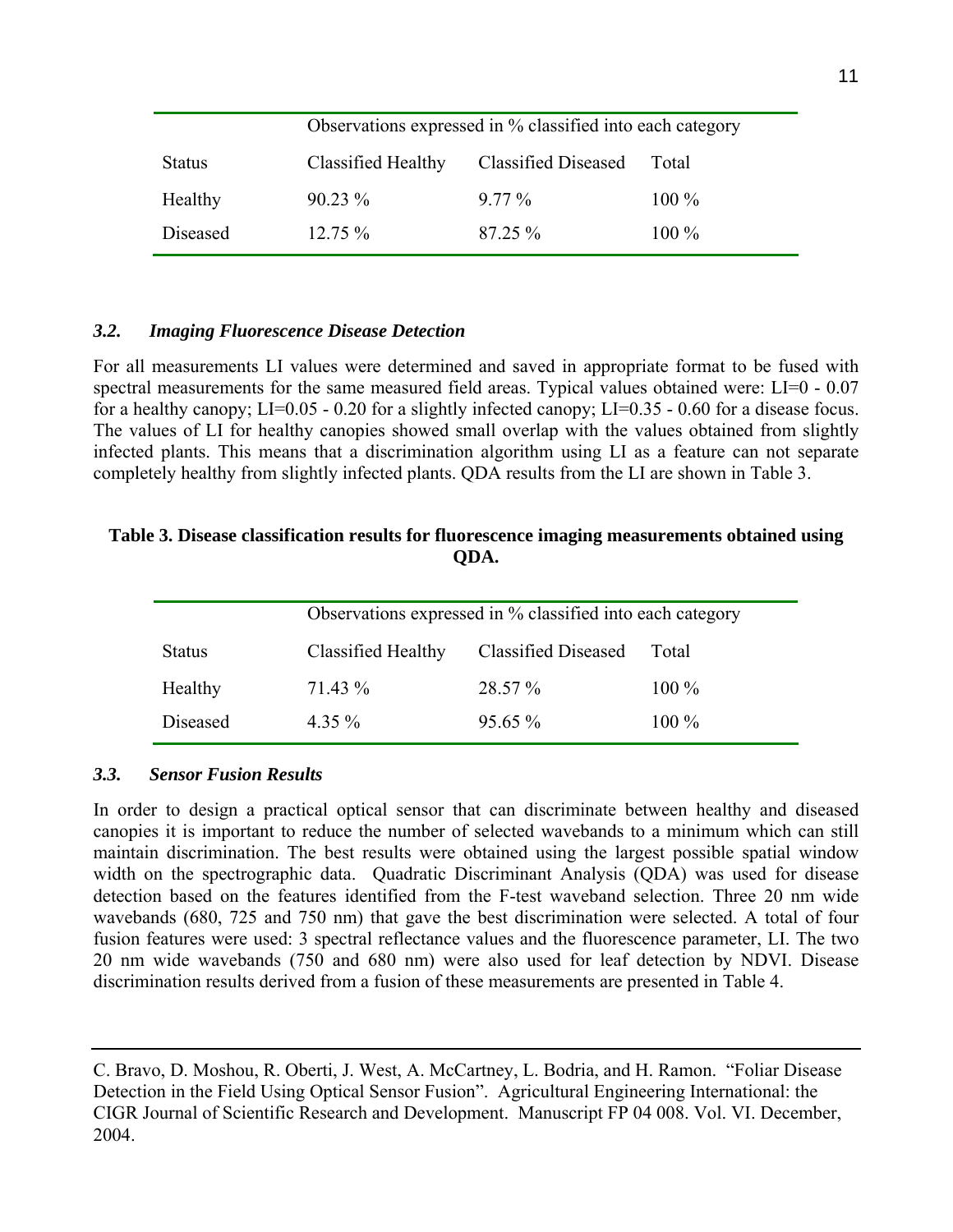|               |                    | Observations expressed in % classified into each category |          |  |  |
|---------------|--------------------|-----------------------------------------------------------|----------|--|--|
| <b>Status</b> | Classified Healthy | <b>Classified Diseased</b>                                | Total    |  |  |
| Healthy       | 97.78 %            | $2.22\%$                                                  | $100\%$  |  |  |
| Diseased      | 886 %              | 91 14 $\%$                                                | 100 $\%$ |  |  |

# **Table 4. Disease classification results derived from the fusion of sensor measurements obtained from the test dataset using QDA.**

# **4. CONCLUSIONS**

Although previous laboratory studies have shown that optical techniques have the potential to discriminate between diseased and healthy plants, the experiments reported here demonstrate the feasibility of using such methods for disease detection under field conditions. Two separate approaches were used: first one was based on spectral reflectance measurements and second one was based on fluorescence induction. The spectral reflection method, based on only three wavebands, was developed that could discriminated the disease with an error of about 10%. The method based on fluorescence was less accurate (discrimination error of about 25%), because it used only two fluorescence wavebands. However, combining the measurements from the two approaches allowed disease discrimination with accuracy between 94 and 95%.

The results of these experiments clearly demonstrate that techniques based on the fusion of measurements from different optical sensors have great potential for developing tractor-based systems for disease detection in the field. However, further research is necessary to develop and test practical systems that could be incorporated into management programs for controlling foliar diseases of arable crops.

# **5. ACKNOWLEDGEMENTS**

This research has been performed as part of the OPTIDIS project. The OPTIDIS project is funded by the EC under the Quality of Life Programme – Framework V.

# **6. REFERENCES**

Anonymous. 1999. Controlling yellow rust on winter wheat. Topic Sheet 21, Spring, Home-Grown Cereals Authority

C. Bravo, D. Moshou, R. Oberti, J. West, A. McCartney, L. Bodria, and H. Ramon. "Foliar Disease Detection in the Field Using Optical Sensor Fusion". Agricultural Engineering International: the CIGR Journal of Scientific Research and Development. Manuscript FP 04 008. Vol. VI. December, 2004.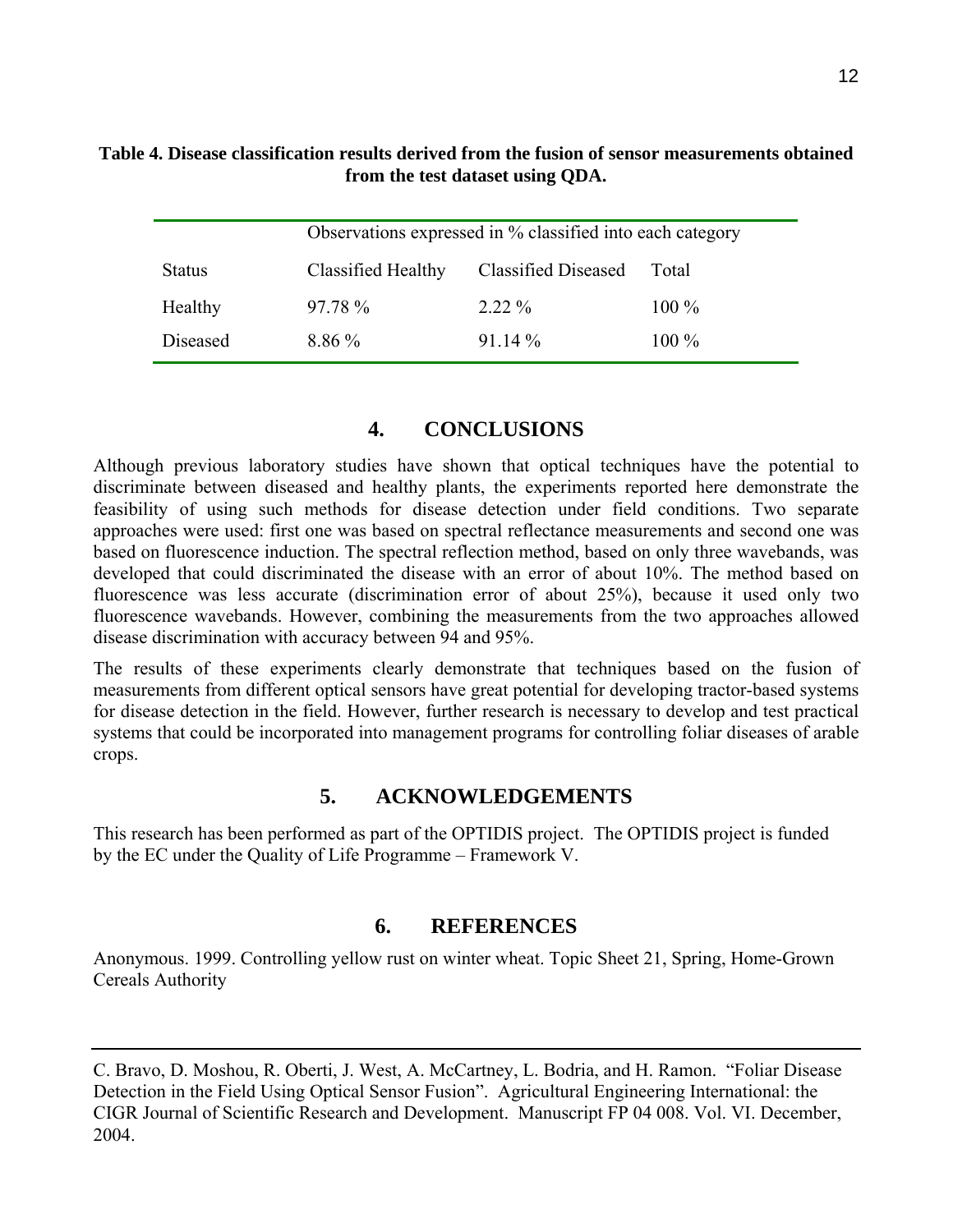Blakeman, R.H., R. J. Bryson and P. Dampney. 2000. Assessing crop condition in real time using high resolution satellite imagery. In Aspects of Applied Biology 60, Remote sensing in agriculture, eds. R. J. Bryson, W. Howard, A. E. Riding, L. P. Simmonds and M. D. Steven, 163-171. Wellesbourne, UK: The Association of Applied Biologists.

Boochs, F., G. Kupfer, L. Dockter and W. Kühbauch. 1990. Shape of the red edge as vitality indicator for plants. International Journal of Remote Sensing 11(10): 1741-1753.

Borel, C. C. and S. A. W. Gerstl. 1994. Are leaf chemistry signatures preserved at the canopy level? In Proc. IGARSS' 94 International Geoscience and Remote Sensing Symposium, eds. IEEE, 996-998. Pasadena, Ca., 8-12 August.

Bushmann C. and H. Lichtenthaler. 1998. Principles and characteristics of multicolour fluorescence imaging system. Journal of plant physiology 152: 297-314.

Carter, G. A. and A. K. Knapp. 2001. Leaf optical properties in higher plants: linking spectral characteristics to stress and chlorophyll concentration. American Journal of Botany 88(4): 677-684.

Cerovic Z., G. Samson, F. Morales, N. Tremblay and I. Moya. 1999. Ultraviolet induced fluorescence for plant monitoring: present state and prospects. Agronomie 19: 543-578.

Cibula, W. G. and G. A. Carter. 1992. Identification of a far-red reflectance response to ectomycorrhizae in slash pine. International Journal of Remote Sensing 13(5): 925-932.

Daley P. 1995. Chlorophyll fluorescence analysis and imaging in plant stress and disease. Canadian journal of plant pathology 17(2): 167-173.

Heisel F., M. Sowinska, J. Miehé and H. Lichtenthaler. 1996. Detection of nutrient deficiencies of maize by laser induced fluorescence sensing. Journal of plant physiology 148: 622-631.

Johansson J., M. Andersson, H. Edner, J. Mattson and S. Svanberg. 1996. Remote fluorescence measurements of vegetation spectrally resolved by multicolour fluorescence imaging. Journal of plant physiology 148: 632-637.

Kim M., J. McMurtrey, C. Mulchi, C. Daughtry, E. Chappelle and Y. Chen. 2000. Steady-state multispectral fluorescence imaging system for plant leaves. Applied Optics 40(1): 157-166.

Lang M., H. Lichtenthaler, M. Sowinska, F. Heisel and J. Miehé. 1996. Fluorescence imaging of water and temperature stress in plant leaves. Journal of plant physiology 148: 613-621.

Lichtenthaler H., M. Lang, M. Sowinska, F. Heisel and J. Miehé. 1996. Detection of vegetation stress via a new high resolution fluorescence imaging system. Journal of plant physiology 148: 599-612.

Lorenzen, B. and A. Jensen. 1989. Changes in spectral properties induced in Barley by cereal Powdery Mildew. Remote Sensing of Environment 27(2): 201-209.

C. Bravo, D. Moshou, R. Oberti, J. West, A. McCartney, L. Bodria, and H. Ramon. "Foliar Disease Detection in the Field Using Optical Sensor Fusion". Agricultural Engineering International: the CIGR Journal of Scientific Research and Development. Manuscript FP 04 008. Vol. VI. December, 2004.